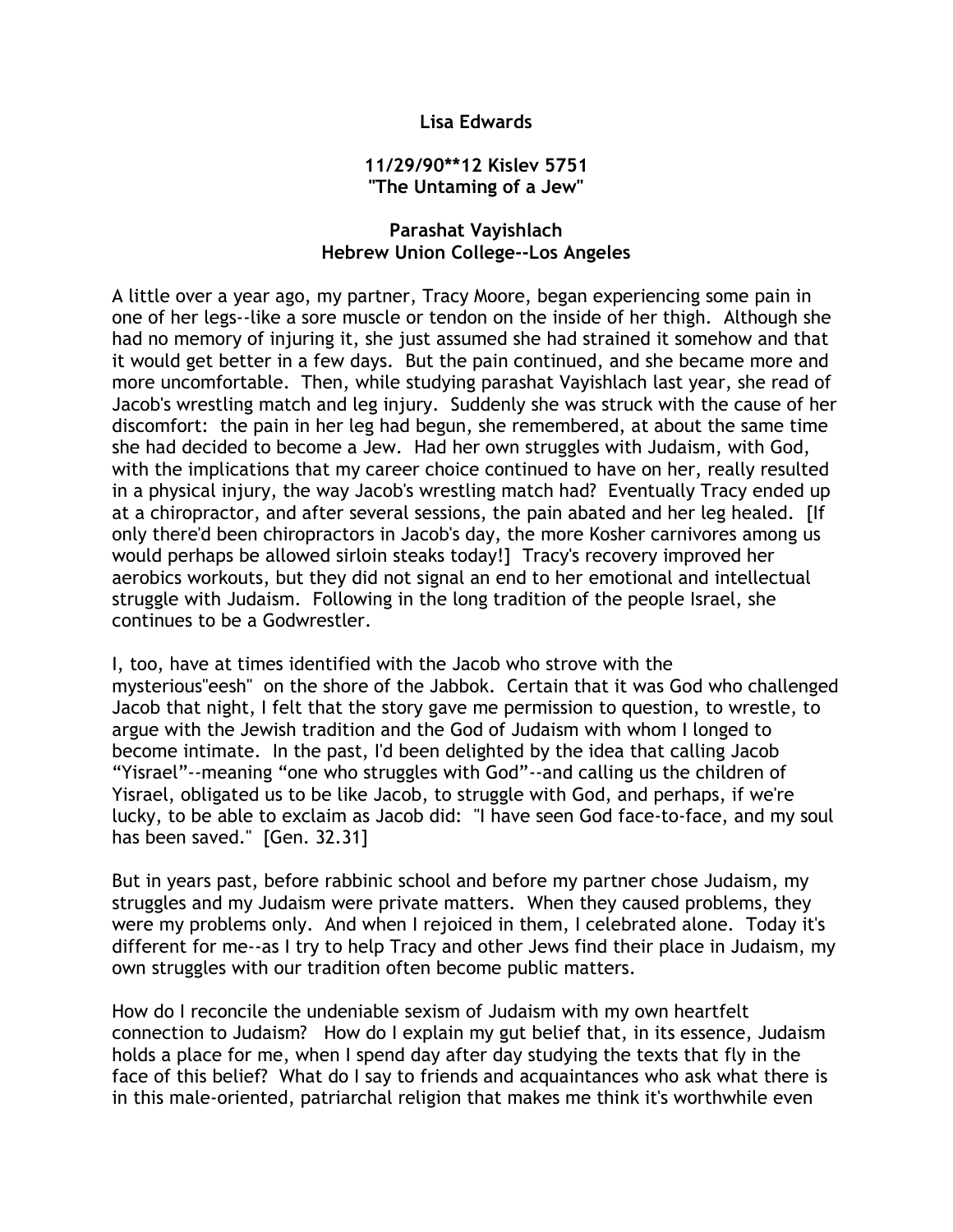setting foot within its borders, let alone immersing myself in its culture and teaching? How can I think, even for a moment, that the borders are flexible, that within them there is the potential for new vision, for inclusiveness, the opportunity for new voices to speak and for all hearts and minds to hear?

And what do I say to the friends and acquaintances who say just the opposite? Who say, "the struggle is over"; who say, "you're already included"; who say that egalitarianism in Judaism--equal access for women and men--is the only goal, and that that goal is within our reach, will be here within our lifetime for sure, if it isn't here already?

The voices of both sides--so seemingly opposite in their questions-- ironically deliver to me the same message: they say, "you want too much;" they say, "you can't have it;" they say, "your vision is not valid."

What should--what can--I say to Tracy as she wrestles with a Reform Judaism that, despite its own wrestling with the issues, still either renders our relationship invisible or regards it as a difficult problem? A problem that most people choose to turn away from unless it's forced upon them? And what do I say to her or to myself about the silencing of women in the Torah and Jewish tradition in general? As I struggle--not alone, thank God, but often lonely nonetheless--to piece together, through research and imagination, fuller stories of the women of Torah out of the scraps that have survived, I often find myself in shock not so much at how little does exist but at how long I was complacent about such exclusion, complacent even to the point of obliviousness at times.

Parashat Vayishlach provides perfect examples of some of my dilemmas. When I first began my preparation for this sermon, I thought, "How wonderful, there are so many women in this portion!" And indeed, this parasha is a veritable goldmine of women's names. In the various stories and genealogies of this parasha, we find fourteen different women mentioned by name and several others referred to, though not named. By name we read of: Rachel . . . Leah . . . Dinah . . . D'vorah . . . Rivkah . . . Bilhah, Zilpah . . . Adah . . . O-ha-li-va-ma . . . Anah . . . Bos-mat . . . Timna, M'haytav-el . . . Mat-raid--I may have missed some--and then an unnamed midwife and the unnamed--and unnumbered--"daughters of the land." I wouldn't attempt to count the numbers in each parashah, but I'd be willing to bet this one is near the top of the list when it comes to mentioning women. My initial excitement about the numbers of women did not last long. For Vayishlach, in offering the presence of so many women, also provides a prooftext for the silencing of women in the world of Torah, and traditional Judaism in general:

Out of all of these women, only two of them speak, each has one line only. Rachel is in labor with her youngest son Benjamin. She is in fact, moments away from death due to his birth. We are told that her labor is hard, and that at the most difficult point in this hard labor, Rachel's midwife--one of the unnamed women--says to her: "Don't be afraid, for this is another son for you!" [Gen. 35.17] In the next verse, Rachel breathes her last, and names her son Ben-oni: "son of my sorrow," or perhaps,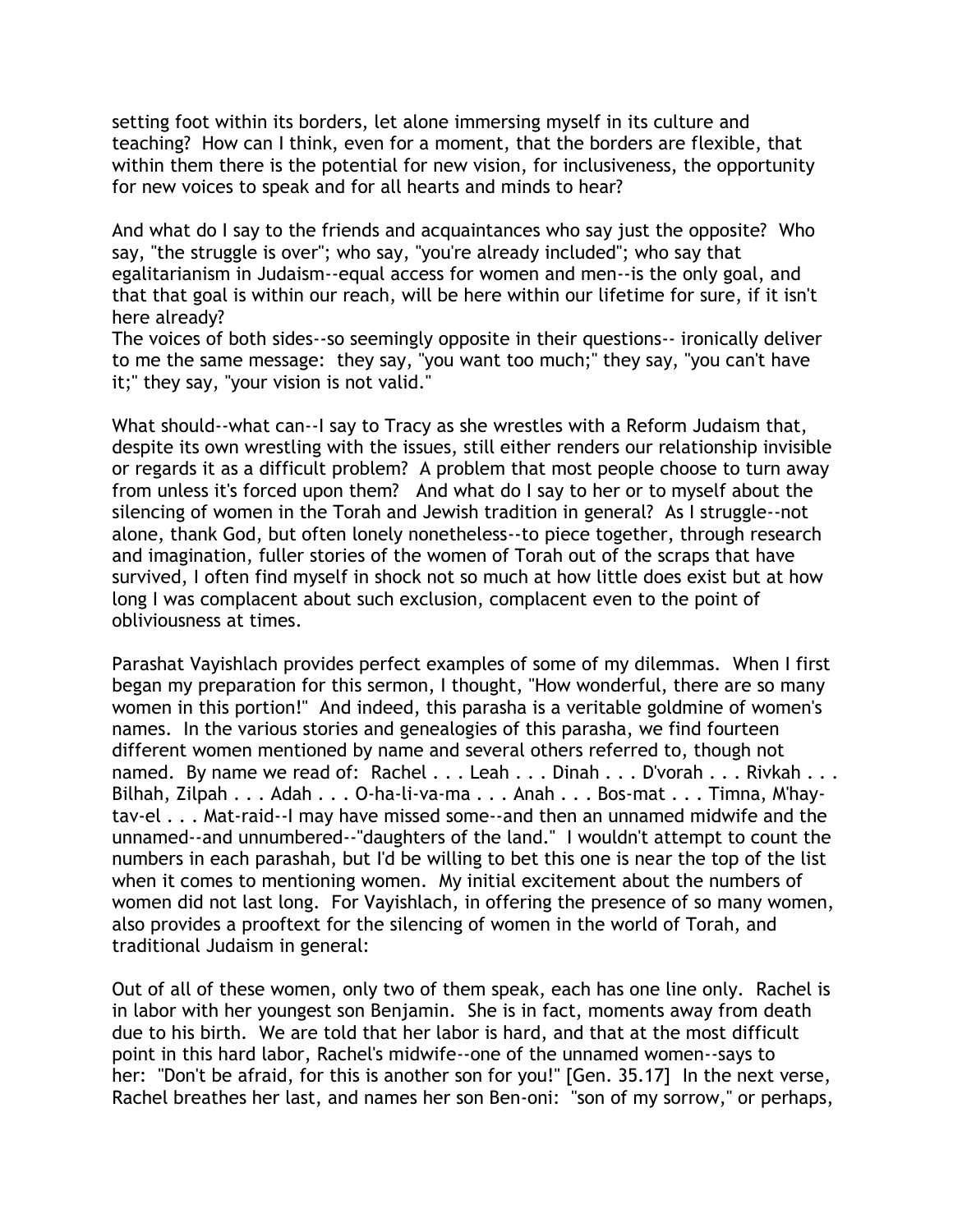"son of my strength." Rachel does not live to explain the name, and Jacob nearly erases her last words by immediately changing the baby's name to Benjamin. How ironic that the once barren Rachel, having not so long ago cried out to Jacob: "Give me children, or I shall die" [Gen. 30.1], should in fact die, not from having been denied children, but literally from having been given children. And how painful for us, if not for Rachel, to hear the midwife, who must have known that Rachel was near death, attempt to comfort her with the "reward" of another son.

Rachel is the second woman to die and be buried in this parashah. The first was Rebecca's nurse, Dvorah, a woman we have not heard of by name before her death, but who most likely was that unnamed nurse who accompanied Rebecca when she left her father's house so long ago to go marry Isaac [Gen. 29.59]. She is mentioned in only two places in Genesis, but the inclusion of her name here at her death, and the fact that they name her burial place "tree of weeping"--A-lone ba-choot--suggests her importance to Rebecca at least, if not to the whole family.

And in this parashah we also have perhaps the most notorious example of the silencing of a woman. Dinah, daughter of Leah, the 10th child of Jacob, the only daughter, the one for whom no tribe is named, goes off to visit "the daughters of the land," and is raped by Sh'chem, son of the Hivite ruler. From this event proceeds a grim tale of Israelite trickery and revenge that has long made Jews uncomfortable, even queasy. But the amazing part --what feminists have pointed to--is that in all of this 33 verse story--a relatively long story for Genesis-- of Dinah's rape and its gory consequences, not one mention is made of what Dinah said or thought or felt or wanted nor of what ever became of her--she is never mentioned again. The story of her rape becomes a story strictly about men: about the man who raped her, the men of his nation, and Dinah's brothers Simeon and Levi-- the men who supposedly "avenged" her with a mass slaughter. And if the silence of Dinah in Genesis doesn't wound us enough, the Plaut edition of Torah twists the knife. In its "gleanings" on this story, this often enlightened work offers only three comments about Dinah. Despite the fact that the Genesis text contains only the seemingly neutral observation that "Dinah went out to visit the daughters of the land," [Gen. 34.1] each of the remarks presented by Plaut criticizes Dinah's behavior. Thus Plaut offers only a standard and sexist response to rape: blame the victim.

And so I find myself reeling from this parashah, for even as it gives me a model for being a wrestler with tradition, it also hands me a wealth of material with which to wrestle. And even as it hands me a model for reconciliation with my people--through its story of Jacob and Esau's reunion--it offers me stunning examples of the ways in which my "people" have excluded the likes of me, offering no sign of their desire for reconciliation.

So what do I do now? It may surprise you to know, though I hope those of you who know me even a little aren't too surprised, that I'm not full of anger and despair and hopelessness even when I face a Vayishlach, because in truth--call me a cockeyed optimist--I am seldom in doubt about the rightness of my place in Jewish tradition and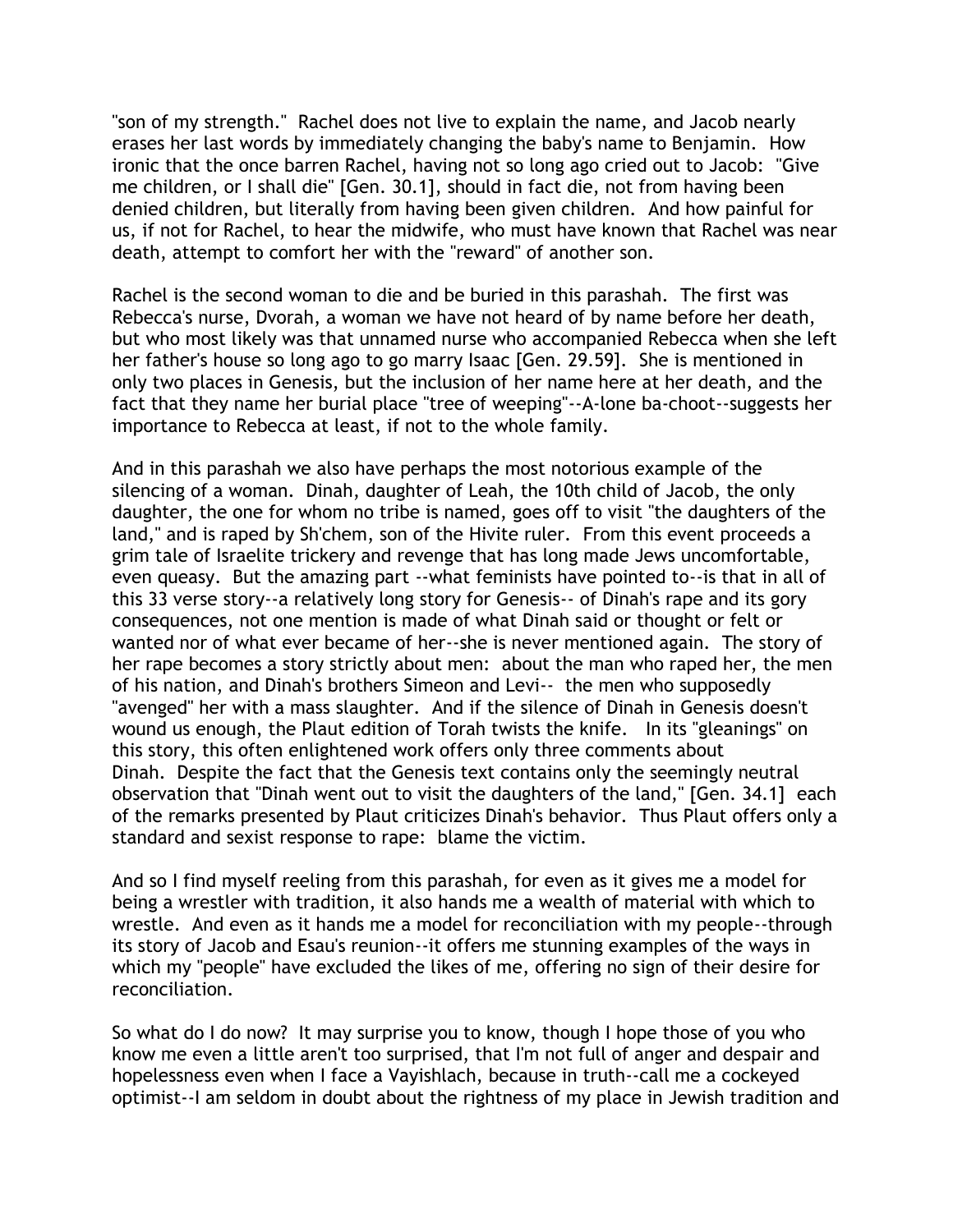in this institution.

When Jacob strove with the ish, we are not told that it was a fierce or angry battle. Frustrating, perhaps: for the ish because Jacob didn't know when to quit; and for Jacob because he didn't know who the hell he was wrestling with! Nonetheless, they parted peacefully enough. Despite his physical injury, Jacob seemed better off spiritually and he received a blessing and a new name.

I, too, have gleaned a lot from their wrestling match: especially from the ish's insistence that Jacob does not need to know his name. I've learned that without naming names, strong arguments can be made for the ish being God or the piece of God within Jacob, or an angel of God, or Esau, or Jacob himself--another side of him, or his former self perhaps. And maybe during the night Jacob actually did struggle with all those beings--"divine and human," as the ish says--and prevailed...endured.

So I'm hopeful, and even relatively cheerful most of the time, because I believe in the value of the struggle, and in the variety of the wrestling partners. For me those partners may be even more varied than for Jacob. In a very timely article in Tikkun, Judith Plaskow considers non-Orthodox Judaism "Beyond Egalitarianism." [Tikkun Nov./Dec. 1990] She posits the following, which so resonates for me that I cried to see in print what I've been feeling:

Ironically, it is only in gaining equal access that women discover we have gained equal access to a male religion. As women read from the Torah, lead services, function as rabbis and cantors, we become full participants in a tradition that women had only a secondary role in shaping and creating. And if we accept egalitarianism as our final stopping place, we leave intact the structures, texts, history, and images that testify against and exclude us.

. . . Beyond egalitarianism, the way is uncharted. The next step is not nearly so obvious as fighting for aliyot or ordination. Beyond egalitarianism, Judaism must be transformed so that it is truly the Judaism of women and men. It must become . . . not a women's Judaism or a Judaism focused on women's issues, but a Judaism that all Jews have participated in shaping." [p.79]

And so I continue to wrestle: Sometimes I wrestle with a tradition that excludes me; with a God I don't always understand; with egalitarianism, and therefore with some of you, even though I'm sometimes a strong supporter of egalitarianism and of many of you. I struggle with traditionalists who would impose their traditions on me; and a system and culture that pressures certain people to convert.

As Plaskow furthers her case, she furthers mine also. She writes: "Through midrash, storytelling, and historiography, women are creating women's Torah. But women's Torah will be accepted and taught as Torah only as Jews acknowledge that at least half of Torah is missing." She asks: "Will Hebrew Union College or the Jewish Theological Seminary confront the contradiction of educating women in institutions in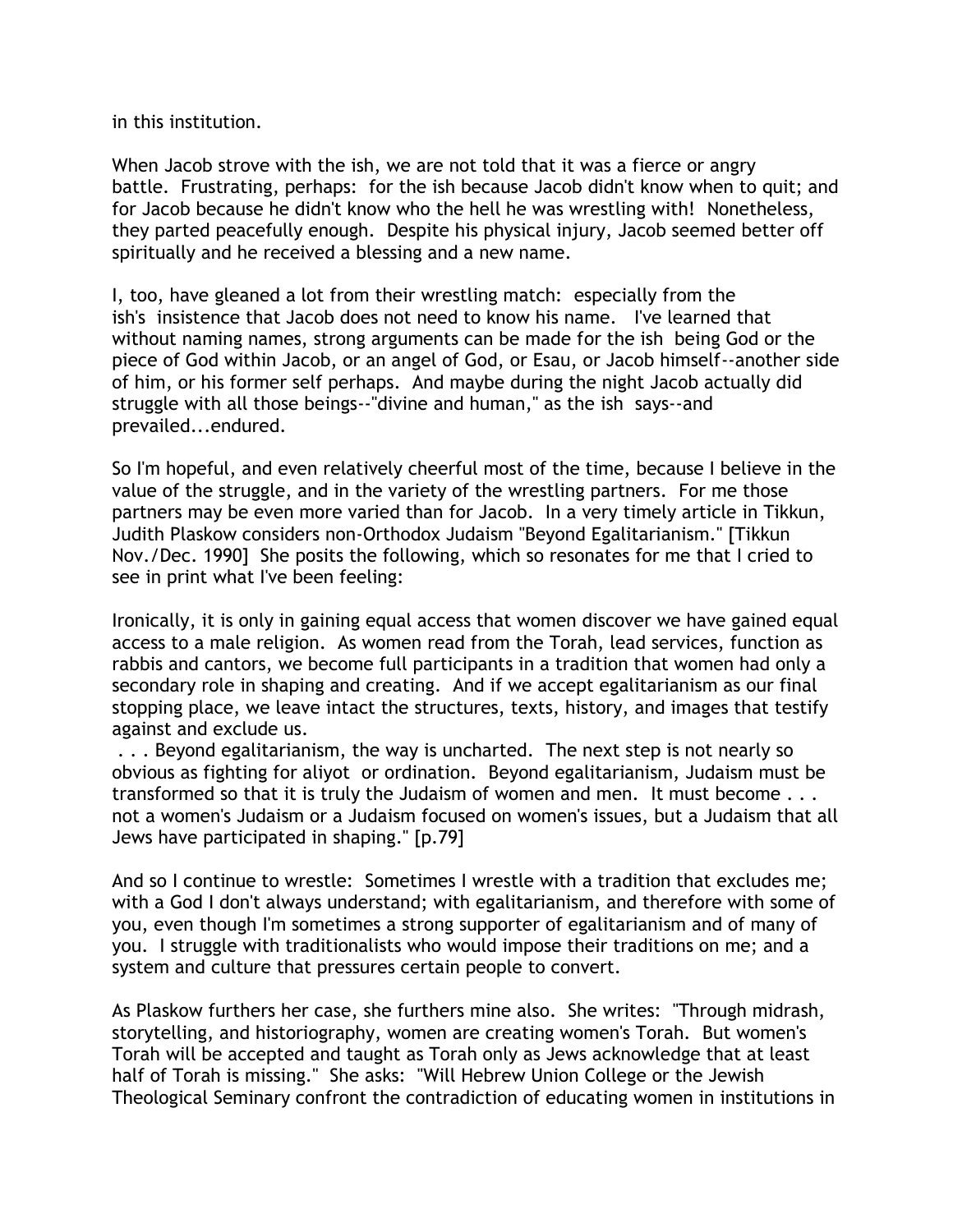which Torah is still defined entirely on male terms? That depends on whether they hear the silence built into their curricula." [p.81]

Sometimes I wrestle with this institution. And sometimes I wrestle with Tracy, who asks for reason when I am all emotion. And sometimes I wrestle with the temptation of silence: should I tell you all, or any of you, what I think, what I feel? What's at risk if I do? What's at risk if I don't?

Jacob models for me another role besides that of a wrestler. He is someone who lets his relationship with God grow and develop. He's someone who keeps finding God in unexpected places, and being delighted by such finds. After the ladder dream, he exclaims "Surely God is in this place and I did not know it." [Gen. 28.16] After the wrestling match he names the place: "Peniel"--the face of God--"for I have seen God face-to-face and my soul was saved." [32.31] And after arriving safely in the city of S'chem, Jacob, now Israel, builds an altar there and calls it "God of Israel": El-eloheyisrael. [Gen. 33.19] In so doing, Jacob's relationship with God evolves to a new high, for this is the first time that Jacob identifies God as his God--God of Israel--rather than, for example, the "God of Abraham and Isaac" as he had often done before that momentous night of wrestling.

I, too, often find myself surprised by the presence of God. Sometimes particularly after, or during, a wrestling match. Such experiences often put delight back in me- the delight of studying texts that, for all my issues with them, still engage and often empower me; the delight of studying at this school with these teachers and these classmates; the delight of doing what I want to be doing; and of living with a lover who is helping me see Judaism through a different lens.

Jacob's ish both hurts him and blesses him. I expect my wrestling partners will sometimes hurt me. I want them also to bless me.

In the same article I mentioned earlier, Judith Plaskow writes that one way to step beyond the silence, to move toward a Judaism that all Jews can participate in shaping, is for us to take courage to speak. To compose, for example, new blessings and liturgies. I'd like to offer such a blessing now:

Brucha At, Ha-Sh'kina, m'kor ha-shalom, sheh-a-saat-ni i-sha b'Yisrael, sheh-a-saat-ni i-sha b'Yisrael baz-maan ha-zeh oo-va-ma-kom ha-zeh.